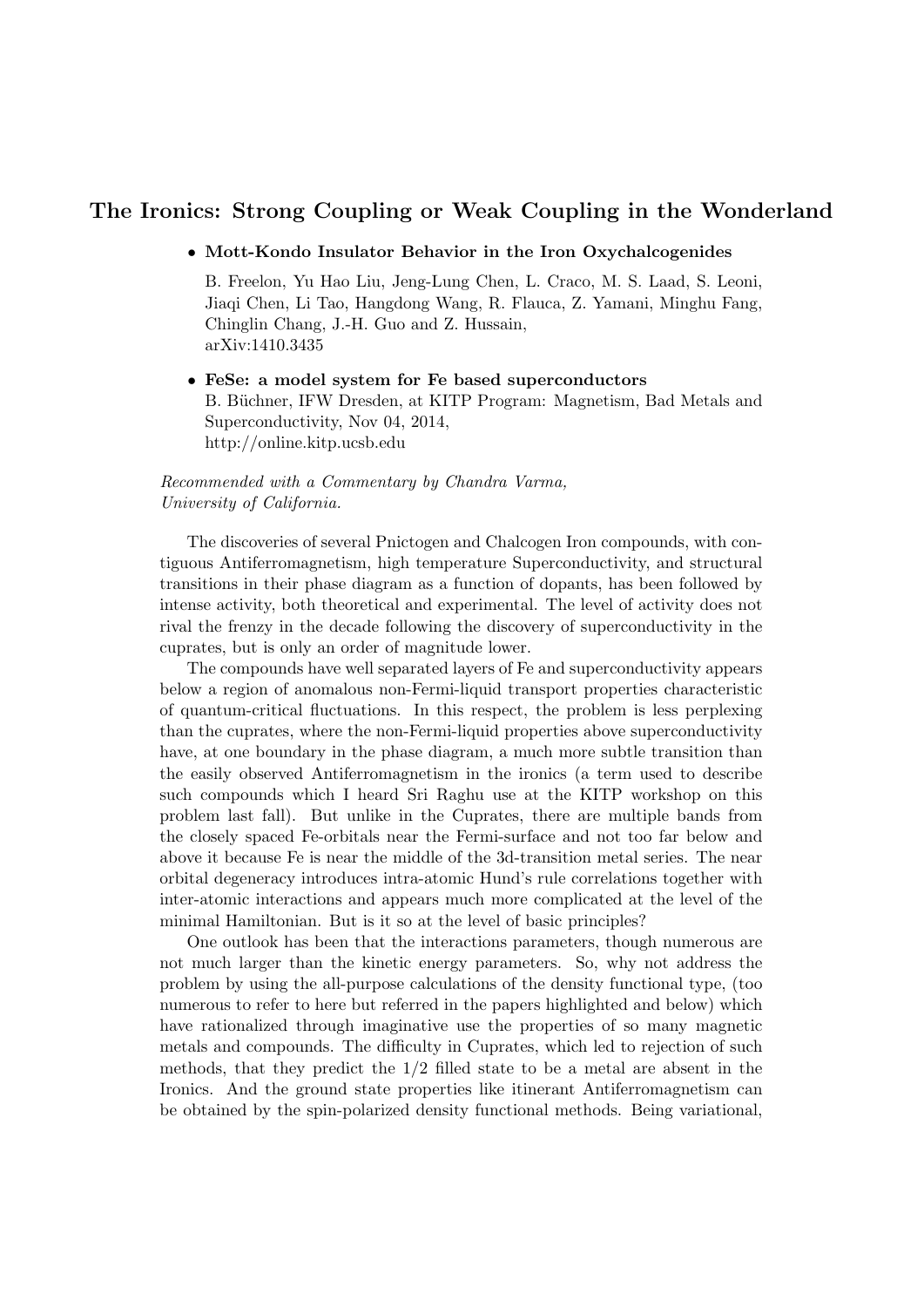such methods give good account of ground states. Superconductivity may then be calculated by exchanging spin-fluctuations in the bands crossing the Fermilevel using ideas of nesting. These also promote electronic-fluctuation induced superconductivity. Some of the successes follow because such methods incorporate the right symmetries.

The other outlook is that such weak-coupling methods are the wrong way to think on these problems. This outlook is supported by two kinds of calculations, (also too numerous to give references here) those of the dynamical mean-field type, in which dynamics of small clusters embedded in a self-consistent media are well calculated, and those of the phenomenological type in which model Hamiltonians are proposed. Definite answers, on for example the antiferromagnetic states and the fluctuation spectra, can only be approximately calculated. Questions of judgement on choice of model and parameters necessarily accompany such an approach. So the debate rages on between the two outlooks.

Do experiments definitely favor one or the other outlook? The fact pointed out, for example many years ago in Ref.(1) below, that the total number of electrons plus holes in the bands crossing the Fermi-surface in the Ironics, is only of  $O(10^{-1})$ per unit-cell, while the magnetic order is often of  $O(1)\mu_B$  per unit-cell, would argue against the weak-coupling outlook. Such magnetic moments can only come from states well below the chemical potential. Such states are required to be many-body states because to be magnetic, they must result in partially-filled orbitals and yet lie below the chemical potential with their partners lying above the chemical potential. Partially-filled orbitals below the chemical potential imply Mott-like states discoverable in one-hole spectra. Then their partners must be observable in one-electron spectra above the chemical potential. The former should be visible in photoemission experiments and the latter in, for example, X-ray absorption experiments. The two papers above, each using one of these methods appear to succeed in discovering such states. They appear as broad states and have other spectroscopic signatures of being Mott states.

There appears to be an issue which at first appears surprising and thoughtprovoking. In the calculations in which the correlations are considered explicitly<sup>2</sup>, the number of bands crossing the Fermi-surface and the shapes of the Fermisurfaces are quite similar to those calculated by one-electron methods of the density functional type, (although states away from the chemical potential do not bear such a correspondence). And they agree with the photoemission experiments! In the calculations with explicit correlations, partial occupation of some orbitals creates an effective attractive potential for the occupied states such that some other orbitals have to be pushed down (relative to the one-electron type calculations) so as to maintain charge neutrality. It appears that the effective potential for the conduction bands despite all this re-arrangement has the full symmetry of the lattice. Only then can the Fermi-surface shapes in the two kinds of calculations be identical. This seems to require more than the old result that, for example in heavy fermions, the shape of the Fermi-surfaces are similar to those in one